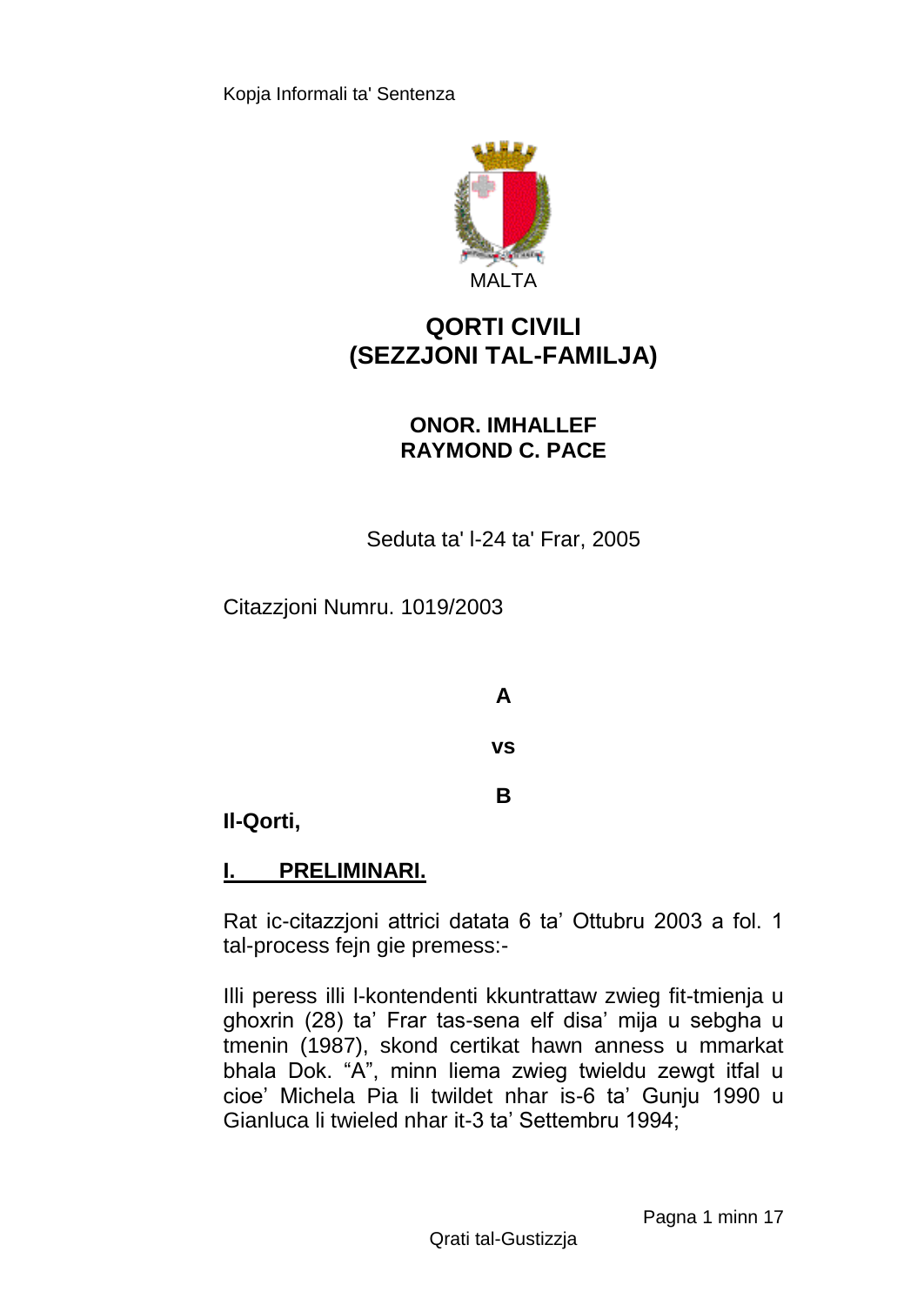Illi l-kunsens tal-konvenut kien vizzjat b' difett serju ta' diskrezzjoni ta' gudizzju fuq il-hajja mizzewga, jew fuq iddrittijiet u d-dmirijiet essenzjali tieghu, jew b' anomalija psikologika serja li taghmilha mpossibli ghal dik il-parti li taqdi l-obbligi essenzjali taz-zwieg;

Illi l-kunsens inkiseb bl-eskluzzjoni posittiva taz-zwieg innifsu tant illi hajja matrimonjali giet fix-xejn fi zmien qasir;

Illi, l-istess attrici tablet lil din il-Qorti sabiex ghar-ragunijiet premessi:-

**1.** Tiddikjara u tiddiecidi z-zwieg ikkuntrattat bejn ilpartijiet fit-28 ta' Frar 1987 huwa null u bla effett *ai termini*  tal-**artikolu 19 (d) u (f) tal-Kapitolu 255 tal-Ligijiet ta' Malta;** 

Bl-ispejjez, kontra l-konvenut li huwa minn issa ngunt in subizzjoni.

Rat id-dikjarazzjoni attrici, il-lista tax-xhieda u l-elenku taddokumenti a fol. 3 u fol. 4 tal-process.

Rat id-dokumenti kollha esebiti.

Rat id-digriet tal-affidavit moghti fit-2 ta' Dicembru 2003, fejn il-Qorti pprefiggiet lill-partijiet tlettin (30) gurnata sabiex jipprezentaw il-provi kollha li jistghu permezz talprocedura tal-affidavit.

Rat il-verbal datat 17 ta' Frar, 2004 fejn il-Qorti kkonfermat id-digriet taghha tat-2 ta' Dicembru 2003.

Rat in-nota tal-eccezzjonijiet tal-konvenut B, datata 17 ta' Frar 2004, a fol. 13, fejn ecipixxa bir-rispett:

i. Illi l-eccipjenti jaqbel li z-zwieg ikkuntrattat bejnu u bejn l-attrici fit-28 ta' Frar 1987 huwa null, pero' mhux minhabba htijiet imputabbli lill-istess eccipjenti kif allegat mill-attrici, izda minhabba htijiet imputtabbli lill-attrici.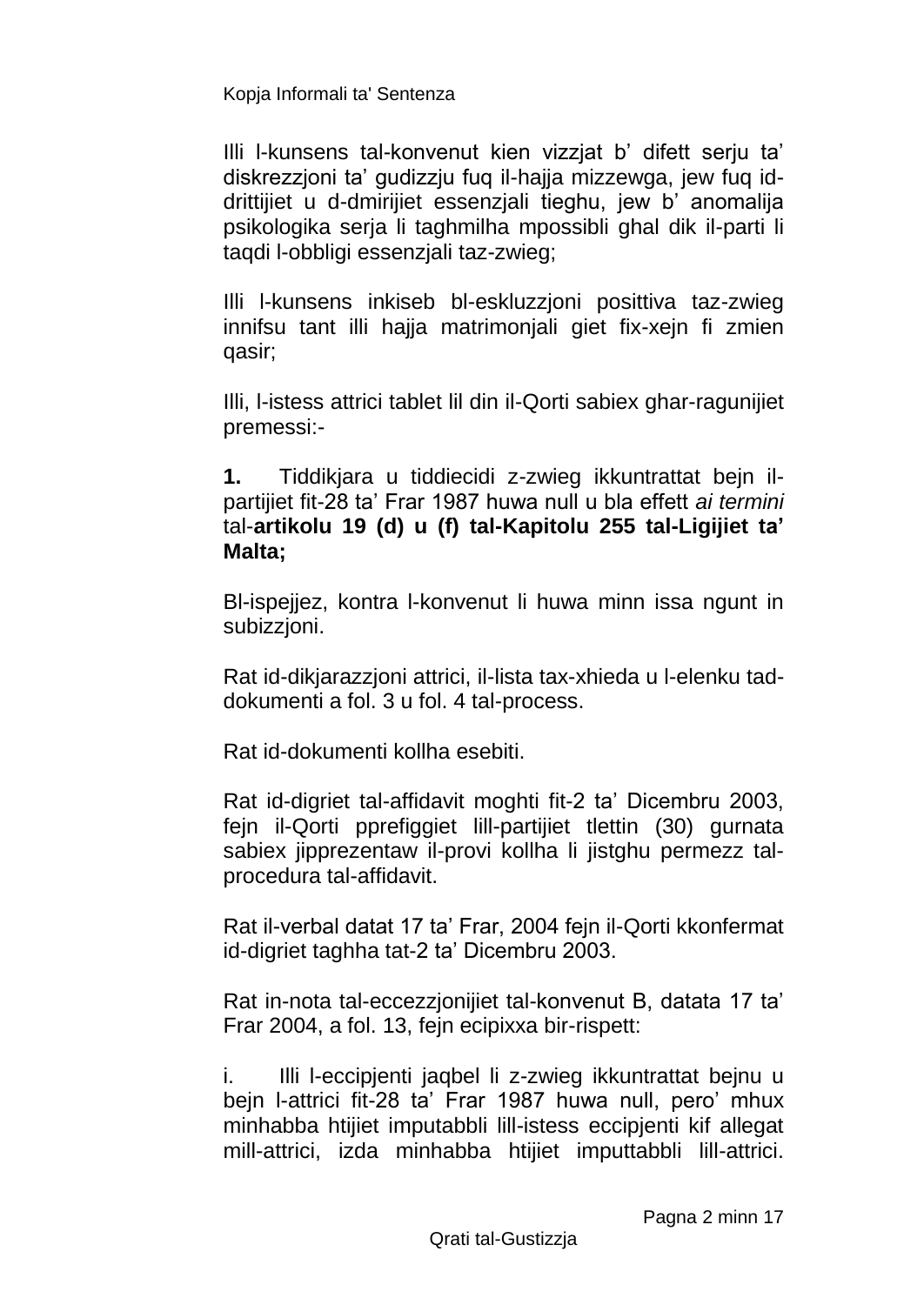Ghalhekk l-eccipjenti m' ghandux jigi kkundannat ihallas lispejjez tal-kawza.

Rat id-dikjarazzjoni tal-konvenut u l-lista ta' xhieda a fol. 14 tal-process.

Rat in-nota tal-attrici A, datata 22 ta' Marzu 2004, a fol. 15, li permezz taghha prezentat l-affidavit taghha u ta' Irene Zahra.

Rat il-verbal datat 1 ta' April 2004.

Rat il-verbal datat 10 ta' Gunju 2004, fejn Dr. Ruth Scott infurmat lill-Qorti li se tipprezenta l-affidavit tal-konvenut fi zmien sittin (60) gurnata u l-kawza giet differita ghassentenza ghall-24 ta' Frar 2005.

Rat in-nota tal-konvenut B, datata 20 ta' Settembru 2004, li permezz taghha prezenta l-affidavit tieghu.

Rat il-provi kollha prodotti.

Rat id-dokumenti kollha esebiti.

Rat l-atti kollha l-ohra tal-kawza.

# **II. KONSIDERAZZJONIJIET.**

### **I) PROVI PRODOTTI.**

Rat l-affidavit tal-attrici **A** u l-affidavit tal-habiba tal-istess attrici **Irene Zahra**, tali affidavit gew prezentati permezz ta' nota datata 22 ta' Marzu 2004 u jinsabu minn fol. 16 sa fol. 24 tal-process.

Rat ukoll l-affidavit tal-konvenut **B**, li gie prezentat permezz ta' nota datata 20 ta' Settembru 2004.

### **II) PRINCIPJI LEGALI.**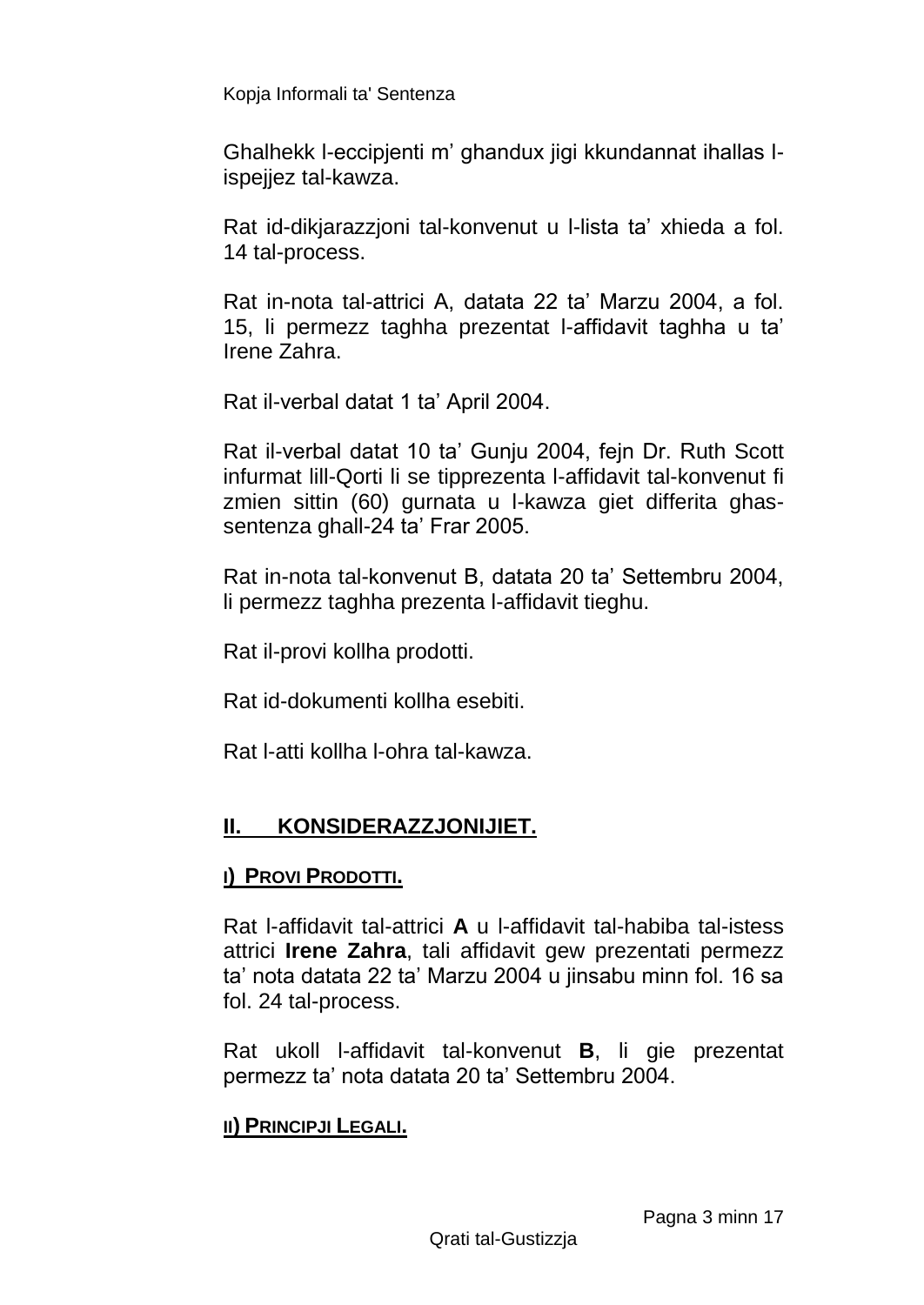Illi l-azzjoni attrici hija bbazata fuq dak li jipprovdu l**artikolu 19 (1) (d) u (f) tal-Kap 255 tal-Ligijiet ta' Malta**  u cjoe` l-**Att dwar iz-Zwieg**.

Illi l-**artikolu 19 (1)** jipprovdi li *"b'zieda mal-kazijiet fejn zwieg ikun null skond xi dispozizzjoni ohra ta' dan I-Att, izzwieg ikun null:-*

*(d) jekk il-kunsens ta' xi wahda mill-partijiet ikun vizzjat b'diffett serju ta' diskrezzjoni ta' gudizzju fuq il-hajja mizzewga, jew fuq id-drittijiet u d-dmirijiet essenzjali taghha, jew b'anolomija psikologika serja Ii taghmilha mpossibbli ghal dik il-parti Ii taqdi l-obbligazzjonijiet essenzjali taz-zwieg.*

*(f) jekk il-kunsens ta' xi wahda mill-partijiet ikun inkiseb bIeskluzjoni pozittiva taz-zwieg innifsu, jew ta' xi wiehed jew aktar mill-elementi essenzjali tal-hajja mizzewwga, jew tad-dritt ghall-att taz-zwieg.*

Illi *nonostante* li ma saritx opposizzjoni ghall-annullament ta' dan iz-zwieg *da parte* tal-konvenut B, xorta din il-Qorti ghandha tezamina jekk it-talba attrici hijiex legalment fondata, u dan ghaliex l-istitut taz-zwieg huwa l-bazi li fuqu hija mibnija s-socjeta` nostrali.

Illi infatti fis-sentenza **"Giulio Farrugia vs Raquel Anne Farrugia"** (P.A. (RCP) 29 ta' Mejju 2002) inghad:-

*"Illi ghalhekk din il-Qorti xorta ghandha tidhol sabiex akkuratament tezamina l-provi sabiex tara u fl-ahharnett tiddeciedi jekk l-provi prodotti wasslux ghall- konvinciment morali fil-gudikant li jaccetta t-talba attrici ghan-nullita' talistess zwieg".*

Illi dan ghandu sinifikat iktar partikolari f'kazijiet ta' din ixxorta ghaliex anke fil-kaz ta' ammissjoni tat-talbiet attrici f'kaz ta' nullita' ta' zwieg fis-sentenza **"Alexandra sive Sandra Farrugia vs Raymond Farrugia"** (A.C. 15 ta' Jannar, 2002 - Citaz. Nru: 165/95/VDG) gie affermat ilprincipju *"din il-Qorti ma kenitx tkun ezonerata milli tisma', u naturalment tezamina u tivvaluta, il-provi sabiex*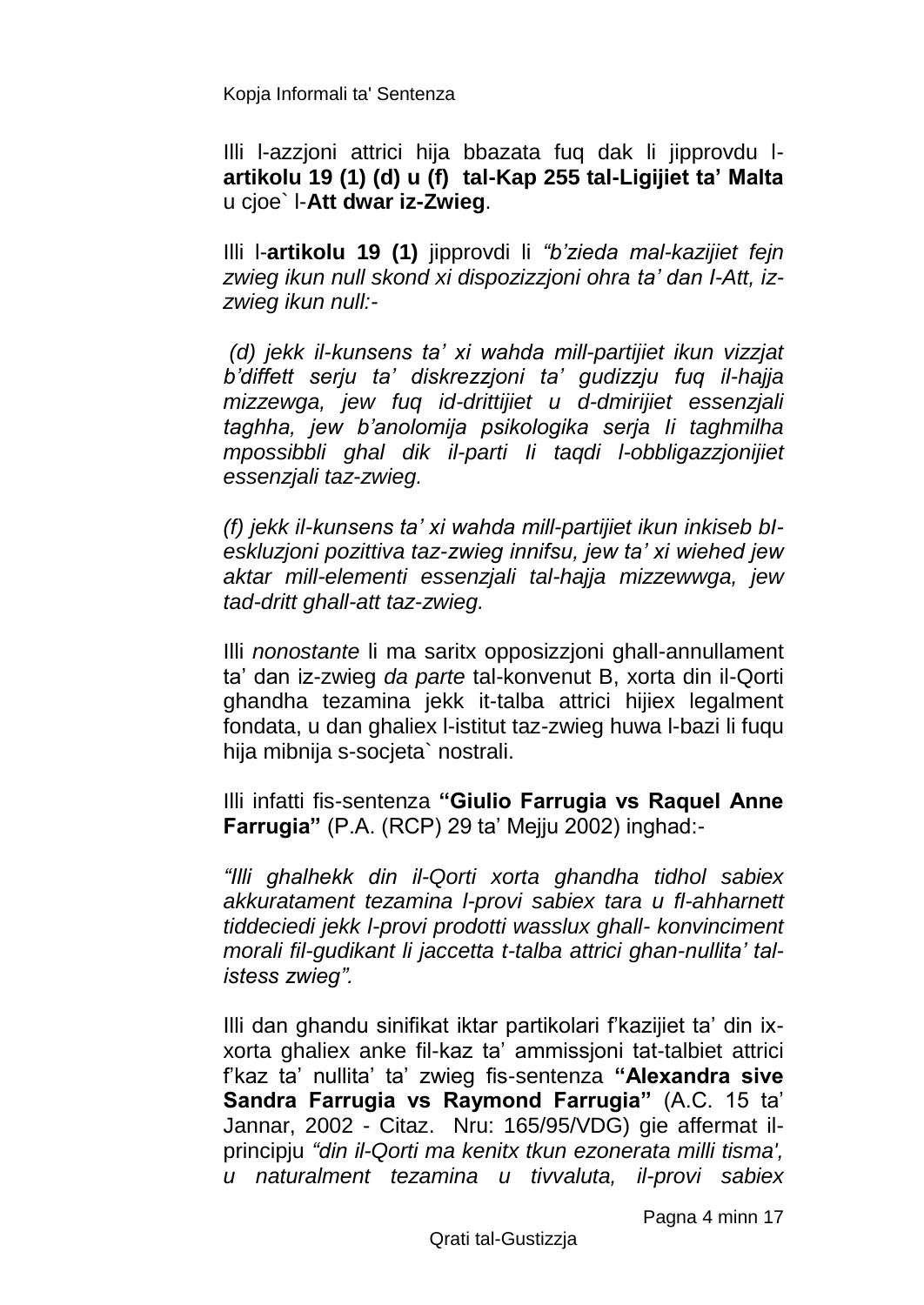*tassigura ruhha li hemm bazi legali ghall-annullament mitlub (ara "A Spiteri xebba Selvaggi vs Joseph Spiteri", (Prim'Awla, 4 ta' Novembru 1994); "Carmel sive Charles Camilleri vs Teresa Camilleri", (Prim' Awla, 3 ta' Ottubru 1995); "Evelyn Agius vs John Borg", (Prim' Awla, 4 ta' Ottubru 1995); "Emanuel Camilleri vs Carmen Camilleri", (Prim' Awla, 10 ta' Novembru 1995); "Isabelle Zarb vs Stephen Attard", (Prim' Awla, 21 ta' Novembru 1995); "Terrence Richard vs Maria Concetta Richard nee' Goodlip", (Prim' Awla, 22 ta' Frar 1996); "Alfred Tonna vs Maria Tonna", (Prim' Awla, 31 ta' Jannar 1996); "Bernardette Debono xebba Gauci vs Mario Debono", (Prim' Awla, 16 ta' Settembru 1996)".*

Illi l-attrici ssottomettiet illi z-zwieg bejnha u bejn ilkonvenut ghandu jigi dikjarat null *inter alia* abbazi ta' l**artikolu 19 (1) (d) tal-Kap 255** li jghid li hemm nullita' tazzwieg:-

*"(d) jekk il-kunsens ta' xi wahda mill-partijiet ikun vizzjat b'difett serju ta' diskrezzjoni ta' gudizzju fuq il-hajja mizzewga, jew fuq id-drittijiet u d-dmirijiet essenzjali taghha, jew b'anomalija psikologika serja li taghmilha mpossibbli ghal dik il-parti li taqdi l-obbligazzjonijiet essenzjali taz-zwieg".*

Illi dwar dan is-sub-artikolu din il-Qorti kif presjeduta diga' kellha okkazjoni tezaminah, u ghalhekk taghmel referenza ghas-sentenza **"Joseph Borg vs Maria Nicolina Cutajar gia` Borg"** (Cit. Nru. 1564/97/RCP – deciza fil-21 ta' Ottubru 1999) u ghall-principji hemm enuncjati.

Illi fis-sentenza **"Kevin Spiteri vs Avukat Dr. Renzo Porella Flores et noe"** (Cit. Nru. 2443/97/RCP – deciza 18 ta' Jannar 2000) il-Qorti ghamlet referenza ghallespozizzjoni ta' **Viladrich**:

*"Thus, there is grave lack of discretion of judgement when it is proven that a contracting party lacks intellectual and volitional maturity necessary to discern, in view of binding oneself in an irrevocable manner, the essential rights and*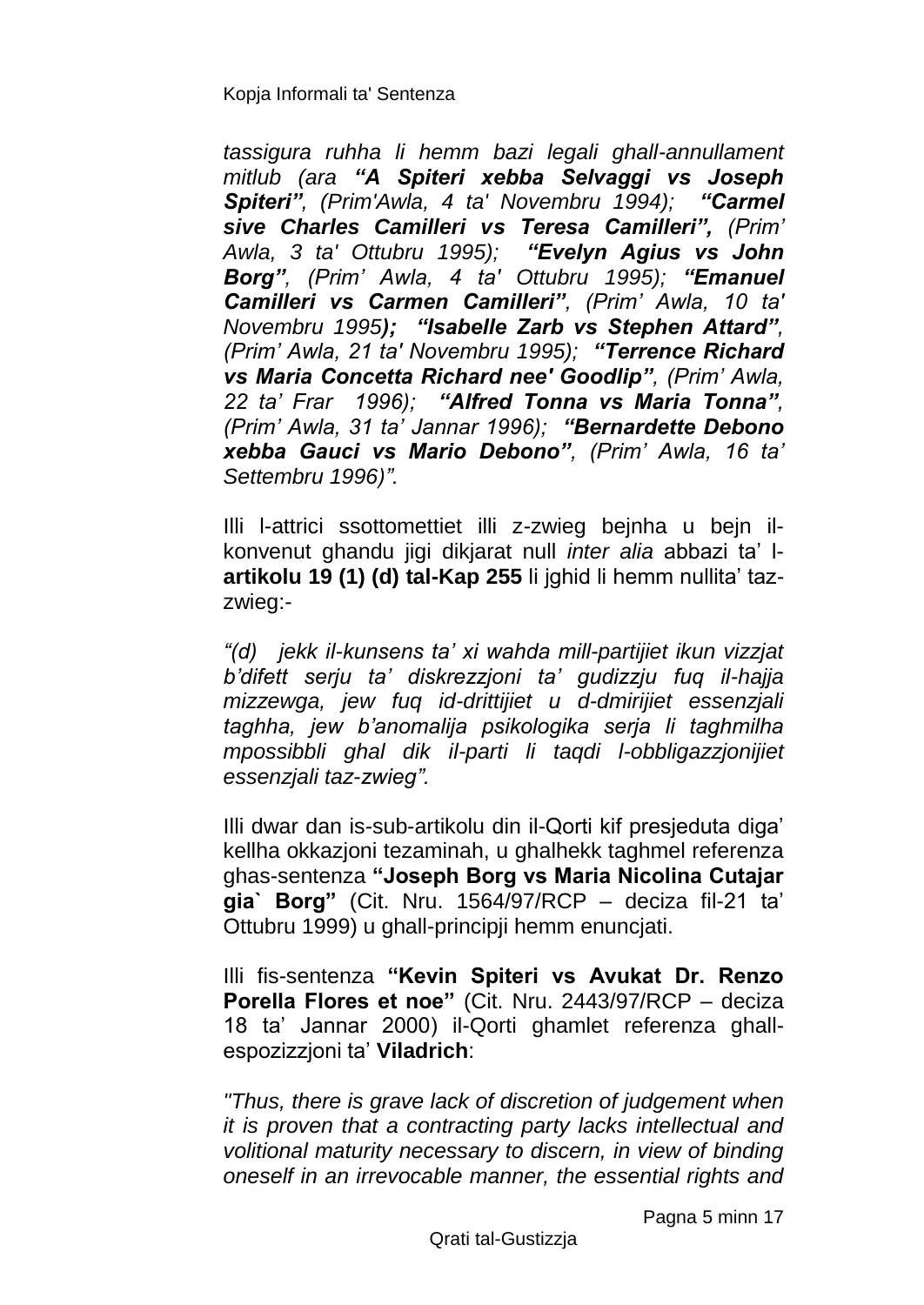*duties of marriage, which are the object of mutual surrender and acceptance. The discretion of judgement refers to that degree of maturity of comprehension and of will of the contracting parties which enables them to give and receive each other, through a juridical bond, in a unique community of life and love. This community is indissolubly faithful, ordered to the good of the spouses as well as to the procreation and education of the offspring" (Viladrich, P.J.,* **"Matrimonial Consent in Code of Canon Law Annotated."** (Montreal, 1993), p. 686).

Illi kwantu ghall-obbligazzjonijiet essenzjali taz-zwieg, din il-Qorti tifhem li, fin-nuqqas ta' definizzjoni jew indikazzjoni fil-**Kap. 255**, dawn l-obbligazzjonijiet essenzjali huma dawk li fis-socjeta` Maltija dejjem u invarjabbilment gew ritenuti bhala l-obbligazzjonijiet essenzjali taz-zwieg. Dawn huma

*"the obligation concerning the conjugal act or carnal union, as bodily union and basis of procreation; the obligation of the community of life and love as an expression of the union between man and woman, mutual well-being, which is inseparable from the provision of an environment conducive to the reception and education of children; and the obligation to receive and bring up children within the context of a conjugal community. It is important to remember that these essential obligations must be mutual, permanent, continuous, exclusive and irrevocable so that there would be incapacity if one of the contracting parties should be, due to a psychological cause, incapable of assuming these obligations with these essential characteristics" (Viladrich, P.J., op.cit., pg. 687).*

Illi wkoll fis-sentenza **"Alexandra sive Sandra Farrugia vs Raymond Farrugia"** (P.A. (VGD) 10 ta' Settembru 1997) inghad wkoll li:

*"Kwantu ghad-difett serju ta' diskrizzjoni ta' gudizzju – Art. 19 (1) (d) – biex ikun hemm nuqqas serju ta' diskrezzjoni ta' gudizzju jrid ikun hemm inkapacita' psikika (mhux necessarjament anomalija psikologika fis-sens mediku psikjatriku) jew kostituzzjonali li wiehed jaghraf u jirrifletti,* 

Pagna 6 minn 17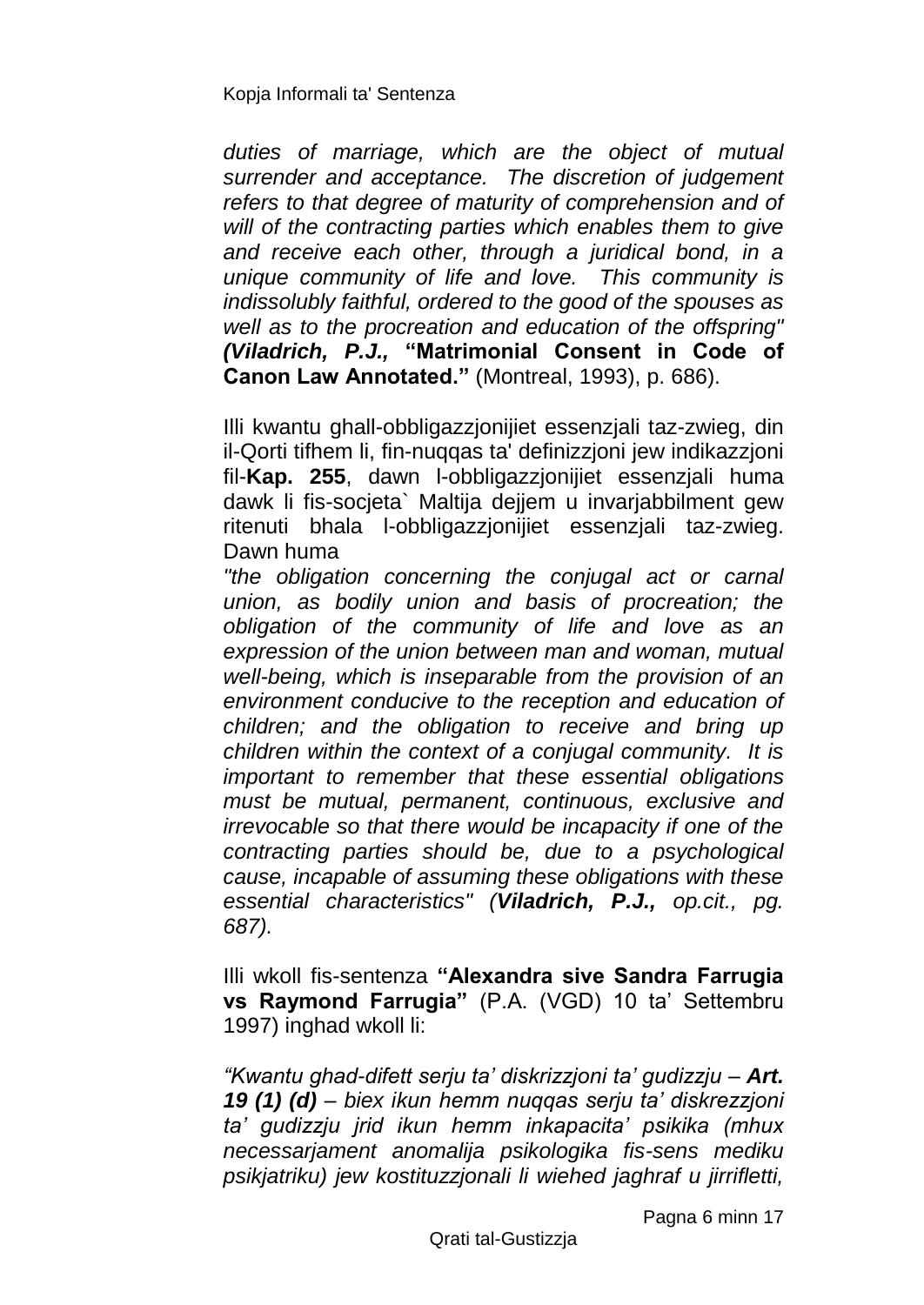*jew li jiddeciedi liberalment, fuq l-oggett tal-kunsens matrimonjali ("Isabelle Zarb vs Stephen Attard" – P.A. 21 ta' Novembru 1995). Mhix ghalhekk kwistjoni ta' nkompatibilita' ta' karattru, jew ta' decizjoni jew decizjonijiet zbaljati. Il-paragrafu (d) ikompli jitkellem dwar "anomalija psikologika serja li taghmilha mpossibbli ghal dik il-parti li taqdi l-obbligazzjonijiet essenzjali taz-zwieg". Il-Qorti tosserva li l-ligi taghna tirrikjedi mhux biss anomalija psikologika tkun wahda serja, izda li tkun taghmilha mpossibbli mhux sempliciment difficli, li wiehed jaqdi l-obbligazzjonijiet essenzjali taz-zwieg ossia jassumihom".*

Illi ghalhekk b'difett serju ta' diskrezzjoni ta' gudizzju llegislatur ma riedx ifisser semplicement kwalsiasi stat ta' immaturita` li parti jew ohra fiz-zwieg tista' tkun fiha filmument li jinghata l-kunsens reciproku **("Nicholas Agius vs Rita Agius gia Caruana"** – P.A. (VDG) tal-25 ta' Meiju, 1995).

Illi li kieku l-legislatur irrikjeda maturita` shiha u perfetta, ftit jew addirittura ebda zwieg ma kien ikun validu. Innuqqas ta' *"discretio judicii"* hu kuncett guridiku ntrinsikament marbut mal-kapacita` ta' parti jew ohra fizzwieg li taghti l-kunsens liberu u xjenti taghha ghar-rabta taz-zwieg. Kif jispjega l-gurista **Colagiovanni** meta sostna li:-

*"Il matrimonio, in quanto patto ossia "foedus" … … … richiede una capacita` intelletuale e volitiva al di sopra di ogni altro contratto che e` per lo meno rescindibile, in casi determinati dalla legge, richiede quindi una integrita` di mente e di liberta`, dato che … … … si tratta di assumersi una "servitus" per tutta la vita" (Forum, 1990, Vol. 1 part I, p. 72).*

Illi pero`, kif gia inghad, b'immaturita` jew difett serju ta' diskrezzjoni ta' gudizzju id-dottrina u l-gurisprudenza "*non si riferiscono ad una piena e terminale maturita`, non esigono nei nubenti una conoscienza perfetta ed esaustiva di cio` che comporta il matrimonio, non richiedono una preveggenza chiara ed assoluta di cio`* 

Pagna 7 minn 17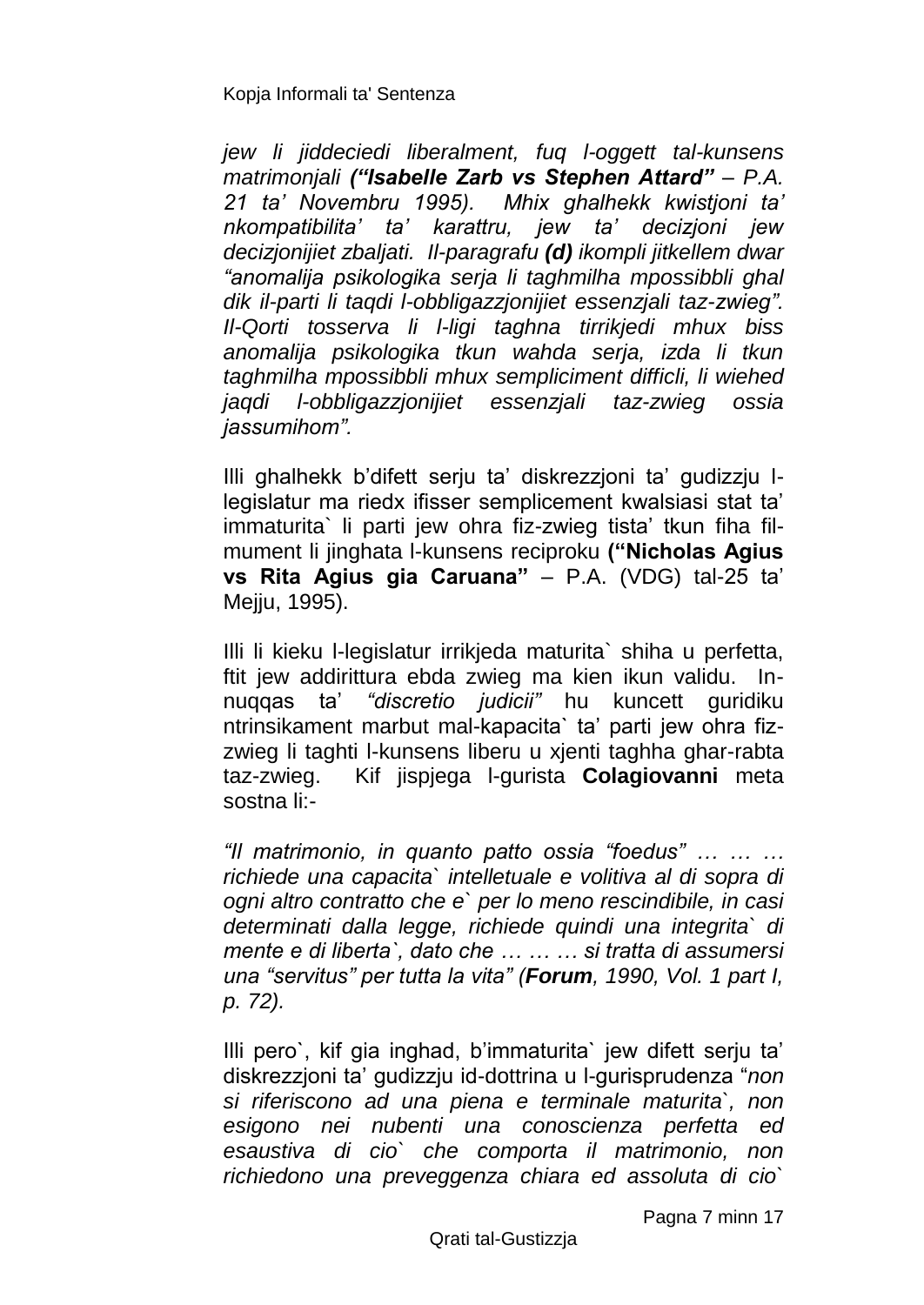*che puo compartare la vita coniugale, ne` un perfetto equilibrio volitivo-affettivo, ne` infine una conscienza perfetta delle motivazioni della scelta matrimoniale. Ecco perche` riesce piu` appropriato l' uso del termine discrezione di giudizio, che fa riferimento ad un certo discernimento ma non implica il raggiungimento di una maturita` piena" (Pompedda, M.F., "Il Consenso Matrimoniale in Grocholewski" – Pompedda – Zagglia, "Il Matrimonio nel Nuovo Codice di Diritto Canonico" (Padova, 1984), p. 46).* 

Illi kif gie affermat diversi drabi minn din il-Qorti, inkluz fissentenza **"Alessandra sive Sandra Mc Monagale qabel Mamo vs Mario Mamo"** (P.A. (VDG) 26 ta' Ottubru 2000) ikun hemm id-difett serju ta' diskrezzjoni ta' gudizzju fissens ta' l-ewwel parti tal-paragrafu **(d)** imsemmi kemm-il darba jirrizulta li, *"fil-mument ta' l-ghoti tal-kunsens matrimonjali, parti jew ohra tkun priva b'mod sostanzjali, ossia gravi, minn dik il-fakolta` kritiko-estimativa jew kritiko-valutativa dwar l-oggett tal-kunsens taz-zwieg, jew minn dik il-maturita` affettiva li hija presuppost ghal ghazla libera dwar l-imsemmi oggett. Id-difett serju ta' diskrezzjoni ta' gudizzju, ghalhekk, ma hux semplicement nuqqas ta' hsieb, nuqqas ta' riflessjoni; anqas ma jfisser li wiehed jaghmel ghazliet jew jiehu decizjonijiet zbaljati – in fatti decizjoni jew ghazla zbaljata hi perfettament kompatibbli ma' diskrezzjoni ta' gudizzju" (ara, "Emanuel Camilleri v. Carmen Camilleri", P.A., 10 ta' Novembru 1995).* 

Illi l-istess sentenza tkompli tghid *"Li parti fiz-zwieg ma tkunx fehmet sufficjentement, fis-sens li ma tkunx hasbet bizzejjed jew ma tkunx irriflettiet bizzejjed fuq il-hajja mizzewga jew fuq id-drittijiet u d-dmirijiet essenzjali talhajja mizzewga, ma jammontax necessarjament ghal difett (serju) ta' diskrezzjoni ta' gudizzju ("Selina-Maria Vella Haber v. Joseph Gatt", P.A., 15 ta' April 1996)".*

Illi ghalhekk biex ikun hemm in-nuqqas jew difett serju ta' diskrezzjoni ta' gudizzju kif ravvizat fl-**artikolu 19 (1) (d)** irid ikun hemm l-inkapacita` psikika (mhux necessarjament anomalija psikologika fis-sens mediku /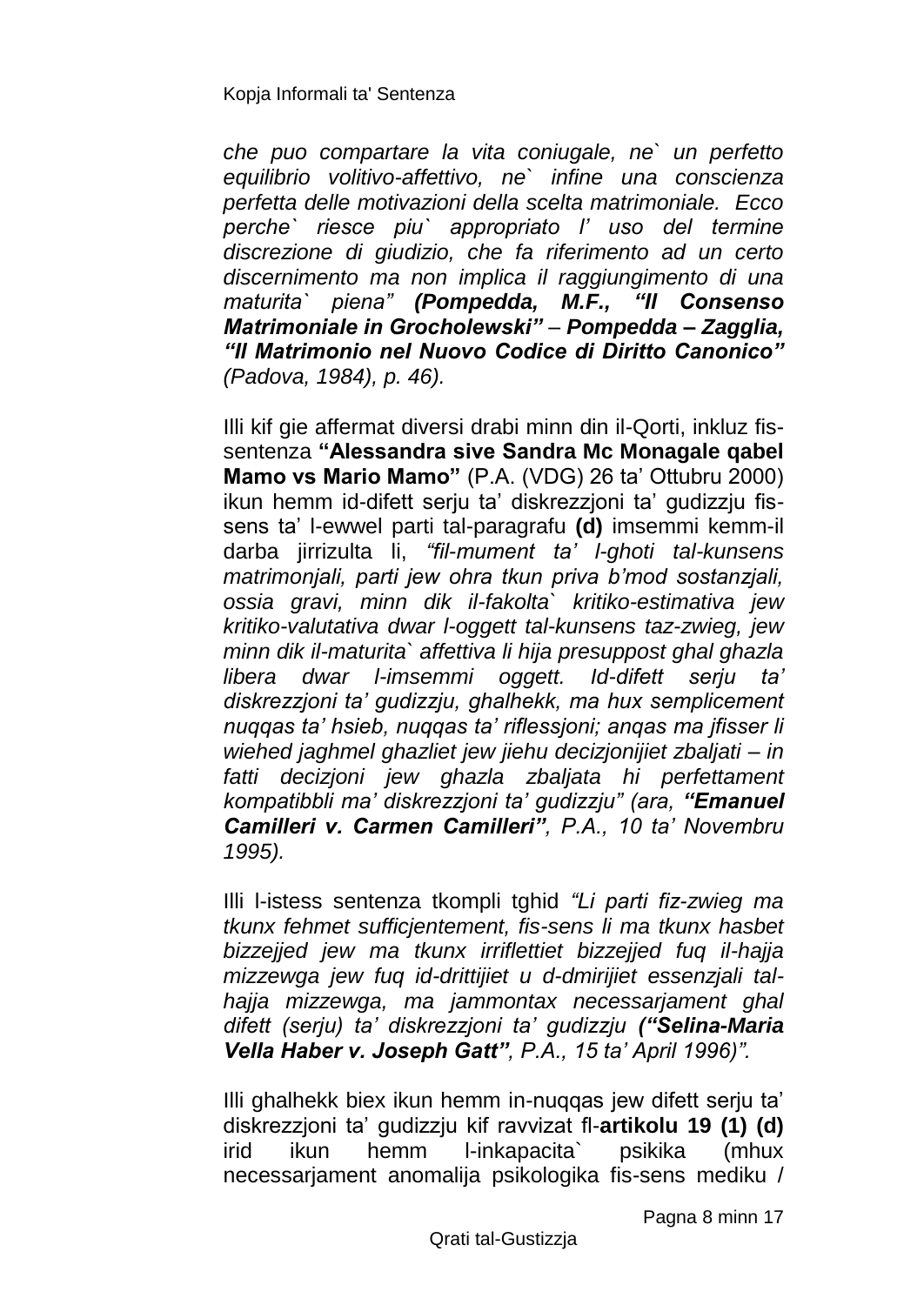psikjatriku) jew kostituzzjonali li wiehed jaghraf u jirrifletti, u li jiddeciedi liberament, fuq l-oggett tal-kunsens matrimonjali (ara f'dan is-sens, fost ohrajn, **"Jacqueline Cousin v. Bernard Simler"**, P.A., 3 ta' Gunju 1998; **"Roseanne Cassar v. Kenneth Cassar",** P.A. 19 ta' Ottubru 1998; u **"Carmelo Grima v. Mary Andrews"**, P.A., 2 ta' Novembru 1998).

Illi proprju ghalhekk ukoll il-legislatur jirrikjedi li d-difett ta' diskrezzjoni jrid ikun wiehed serju u l-anomalija psikologika tkun wahda serja.

Illi kif jispjega *Bersini,* id-diskrezzjoni ta' gudizzju tikkonsisti f'zewg elementi distinti izda konkorrenti u interdipendenti:-

*"La piena avvertenza e il deliberato consenso … … … La piena avvertenza si riferisce alla sfera intellettiva, il deliberato consenso a quella volitiva. In altri termini, la discrezione di giudizio comprende la maturita` di giudizio e la maturita` affettiva … … … La maturita` di giudizio comporta una conoscenza critica proporzionata all' atto da compiere, agli obblighi essenziali da assumersi e ai doveri coniugali che ne derivano proiettati nel futuro. La maturita` affettiva comporta generalmente quella adequata evoluzione degli istinti, degli affetti, dei sentimenti, della emotivita` che se sono turbati o inadeguati intaccano direttamente la volonta` e possono privare della libera scelta interiore. Abbiamo cosi` una mancanza di consenso libero (immaturita` affettiva) e ponderato (immaturita` di giudizio)" (Bersini, F., "Il Diritto Canonico Matrimoniale." (Torino, 1994), p. 97).*

Illi l-istess awtur, imbaghad ikompli jispjega dwar kemm irid ikun serju d-difett ta' diskrezzjoni biex wiehed ikun jista' jghid li hemm id-difett fil-kunsens u l-konsegwenti nullita` taz-zwieg:-

*"Se ci si chiede quale grado di discrezione di giudizio possa ritenersi proporzionato al matrimonio, rispondiamo anzitutto che, sia per la conoscenza intellettiva come per la deliberazione volitiva, dovra' essere maggiore di quello*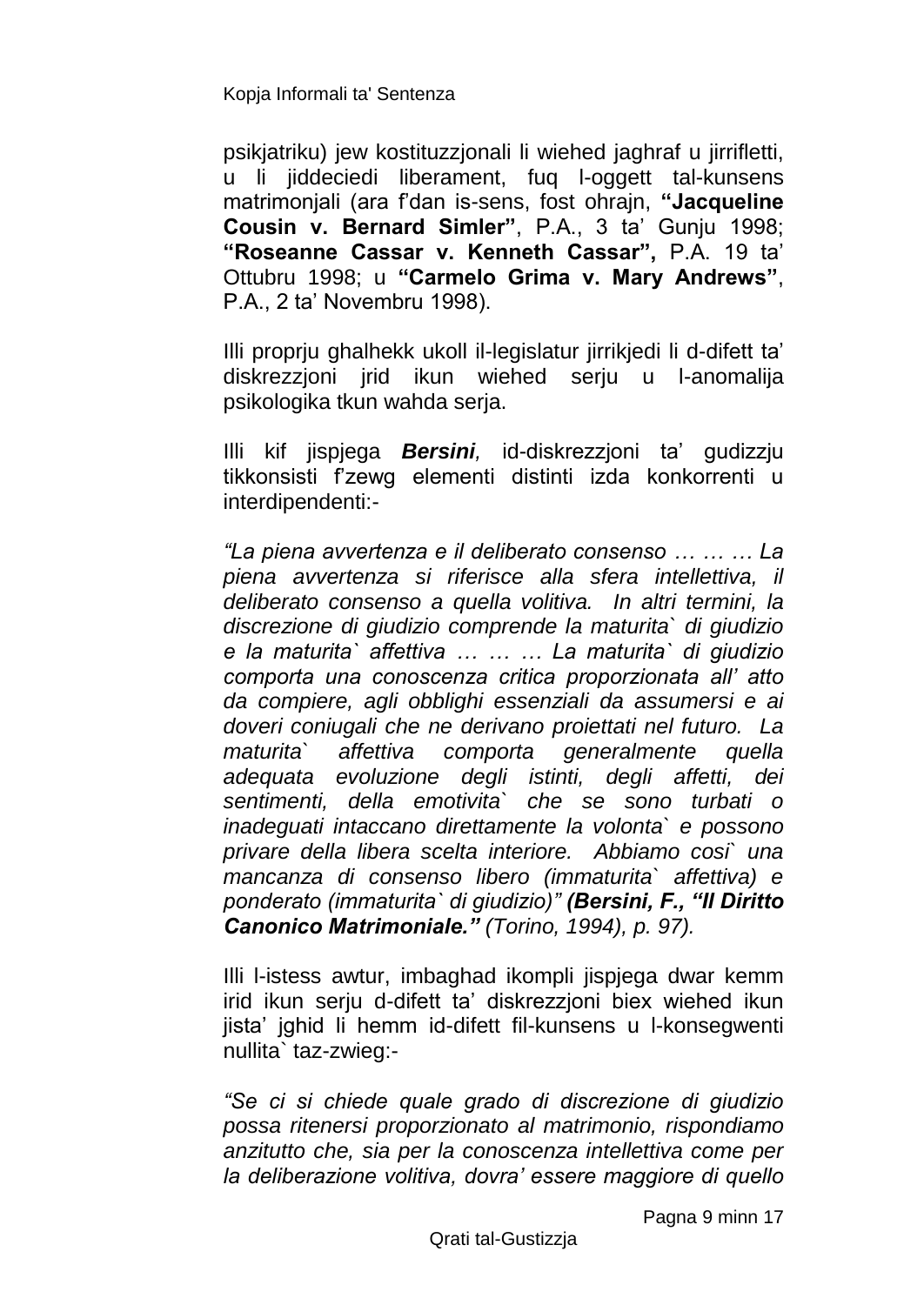*richiesto per peccare mortalmente e per stipulare gli altri contratti. Il motivo sta nel fatto che il consenso matrimoniale riguarda obbligazioni che si proiettano nel futuro ed e` ordinato all' assunzione di uno stato di vita che incide su tutta l' esistenza con un contratto perpetuo e irrescendibile che comporta una serie di gravi obblighi ad esso inerenti. Per dare un valido consenso, non e` sufficiente il grado di ragione col quale speculativamente uno sappia che cosa e` il matrimonio; e` necessaria la maturita` di giudizio capace di ponderare in concreto i doveri e i diritti che uno deve assumersi per tutta la vita. In altri termini, e` necessaria la discrezione non tanto per l' atto in se, al momento di emettere il consenso, quanto per gli impegni che da quell' atto derivano. Una discrezione che impegni per il futuro. Ovviamente si richiede una ponderazione degli impegni sostanziali del matrimonio e non di tutto il suo valore etico, religioso, sociale, giuridico ed economico, altrimenti ben pochi sarebbero in grado di emettere un valido consenso. Ogni volta che i contraenti abbiano raggiunto l' eta prescritta dal legislatore per poter contrarre matrimonio, si presume che essi siano in possesso della debita discrezione di giudizio; tale presunzione, tuttavia, ammette prove in contrario. Pertanto, qualora si possa dimostrate, per qualsiasi motivo, la capacita` intellettiva e volitiva sopra descritta sia gravamente alterata o addirittura mancante, si dovra` ritenere che il vincolo matrimoniale sia nullo per difetto di discrezione di giudizio" (ibid. pp. 97-98).*

Illi hawnekk il-Qorti, pero`, tixtieq tippreciza li ghazla libera, kunsens hieles, ghar-rabta taz-zwieg mhux sinonimu mal-kuncett ta' ghazla facli, u dan kif gja gie indikat fis-sentenzi fuq kwotati, tant li nghad li:-

*"… … ... se il sogetto non e` in grado di superare [i] condizionamenti interiori, allora si dira` che la scelta di lui non e` stata libera; lo sara` invece qualora pur pressato da tali impulsi provenienti dal proprio psichismo, da un' affettivita` non sufficientemente matura o anomala, e quindi anche di fronte a conflitti interiori, sara` stato capace di superarli, di dominarli razionalmente, di scegliere con autonomia ... ... ... In ogni caso, i nubenti*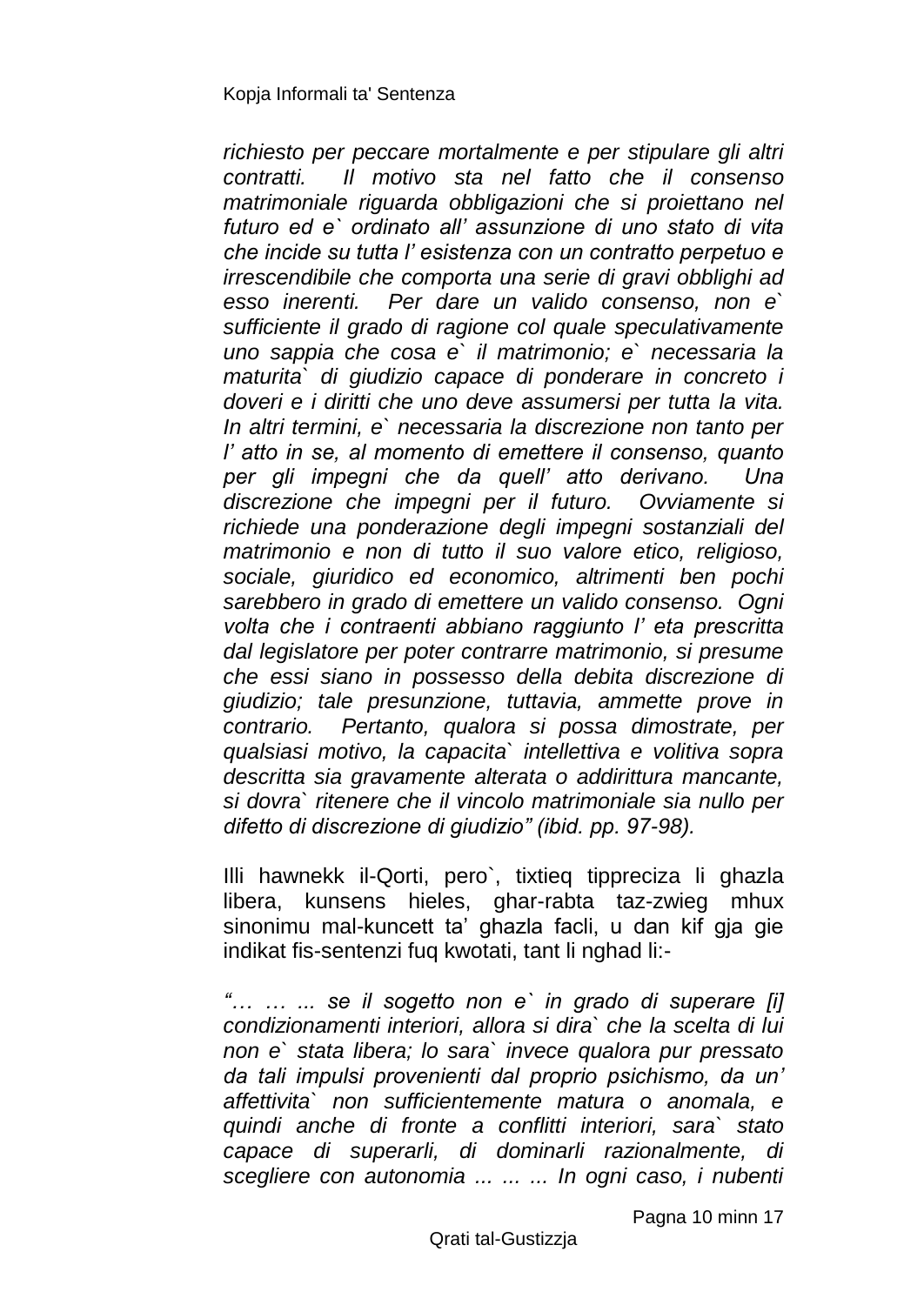*debbono aver coscienza di assumere vere obbligazioni (e reciprocamente di concedere veri diritti) di creare cioe` col matrimonio un patto che vincola a un comportamento idoneo e adeguato alla specifica societa` coniugale, sia nei rigwardi dell' altra parte sia nei riguardi della prole" (Pompedda, M.F.,* **"Incapacita` di Natura Psichica in Matrimonio Canonico: Fra Tradizione e Rinnovamento."** (Bologna, 1991), pp. 231, 233).

Illi kwantu ghad-difett fil-kunsens dovut ghall-anomalija psikologika serja li taghmilha mpossibbli ghal dik il-parti li taqdi l-obbligazzjonijiet essenzjali taz-zwieg, il-ligi taghna, bhad-dritt kanoniku **(Can. 1095 (3))** tirrekjedi mhux semplici diffikulta` izda impossibbilta` li wiehed jaqdi ossia jassumi l-obbligazzjonijiet essenzjali taz-zwieg. Inkapacita` jew impossibbilta` vera f'dan il-kuntest hi ipotizzabbli biss fil-prezenza ta' anomalija psikologika serja li, independentement minn kif wiehed jaghzel li jiddefiniha jew jiklassifikaha fil-kamp tal-psikjatrija jew talpsikologija, tintakka sostanzjalment il-kapacita` *"di intendere e / o di volere". "L' incapacita` di assumere gli oneri essenziali della vita coniugale", jghid Bersini, "rende la persona inabile al matrimonio, anche nell' ipotesi … … … che al momento di contrarre le nozze abbia avuto la discrezione di giudizio sufficiente per un valido consenso" (op. cit., p. 99).*

Illi ghal dak li jirrigwarda l-obbligazzjonijiet essenzjali tazzwieg, din il-Qorti tifhem li, fin-nuqqas ta' definizzjoni jew indikazzjoni fil-**Kap. 255**, dawn l-obbligazzjonijiet essenzjali huma dawk li fis-socjeta` Maltija dejjem u nvarjabilment gew ritenuti bhala l-obbligazzjonijiet essenzjali taz-zwieg.

Illi dawn huma *"the obligation concerning the conjugal act or carnal union, as bodily union and basis of procreation; the obligation of the community of life and love as an expression of the union between man and woman, mutual well-being, which is inseparable from the provision of an environment conducive to the reception and education of children; and the obligation to receive and bring up children within the context of a conjugal community. It is*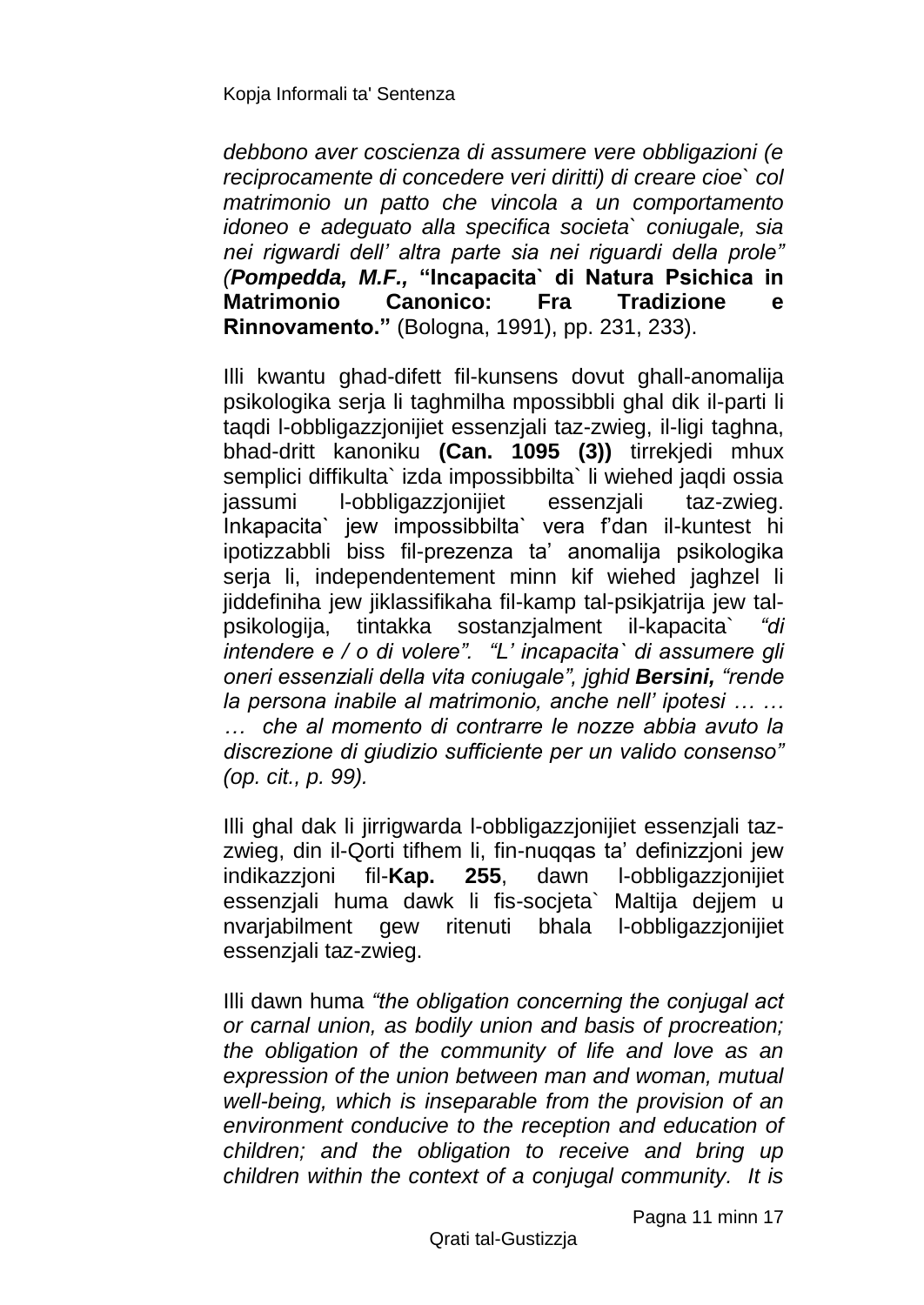*important to remember that these essential obligations must be mutual, permanent, continuous, exclusive and irrevocable so that there would be incapacity if one of the contracting parties should be, due to a psychological cause, incapable of assuming these obligations with these essential characteristics" (Viladrich, P.J., op. cit., p. 687).*

Illi tal-istess portata huma s-sentenzi **"Anthony Gaffiero vs Juanita Gaffiero nee' Sultana"** (P.A. (VDG) 17 ta' Novembru 2000 u **"Anna Galea vs John Walsh",** (P.A. (VDG) tat-30 ta' Marzu 1995). Inerenti, ghalhekk, f'dawn l-obbligazzjonijiet hemm l-obbligu tal-partijiet li jaghtu lilhom infushom lil xulxin fit-totalita` taghhom sabiex tigi stabbilita' bejniethom *"the community of life and love".*

Illi fl-ahharnett din il-Qorti taghmel referenza ghal dak li nghad fis-sentenza fl-ismijiet **"Nathalie O'Toole vs Patrick O'Toole"** (P.A. (N.A.) 25 ta' Marzu 2002) fejn inghad li:-

*"Il-kunsens moghti fiz-zwieg skond din l-istess gurisprudenza mhuwiex dak il-kunsens semplici rikjest filkuntratt in generali ghaliex il-kuntratt taz-zwieg huwa wiehed "sui generis" u ta' ordni pubbliku. Illi ghalhekk ilpartijiet f'kuntratt ta' zwieg mhux biss irid ikollhom ilkapacita' li jaghtu dak il-kunsens, izda li l-istess irid jigi moghti bl-iktar mod liberu u xjenti ghal dak kollu li tirrikjedi r-rabta taz-zwieg. Il-kuntratt taz-zwieg ghandu jigi apprezzat mhux biss bl-ghajnejn oggettivi tal-ligi, izda jrid isib is-sinifikat tieghu fir-relazzjonijiet ta' koppja u l-iskop ahhari taz-zwieg, cjoe' li tnejn minn nies jaghtu lilhom nfushom lil xulxin ad eskluzjoni ta' kollox u kulhadd. Meta ghalhekk ghal xi raguni jew ohra dak il-kunsens ma jkunx gie moghti bil-konoxxenza shiha ta' dak li jgib mieghu zzwieg, allura jinholoq dubju kemm dak il-kuntratt matrimonjali huwa wiehed validu."*

Illi kif inghad fis-sentenza **"Al Chahid vs Mary Spiteri"**  (P.A. (RCP) 5 ta' Gunju 2002) *inoltre* l-kunsens irid ikun wiehed tali li permezz tieghu l-parti li tesprimih trid tkun konxja ta' l-obbligi, id-dmirijiet u r-responsabbiltajiet li ggib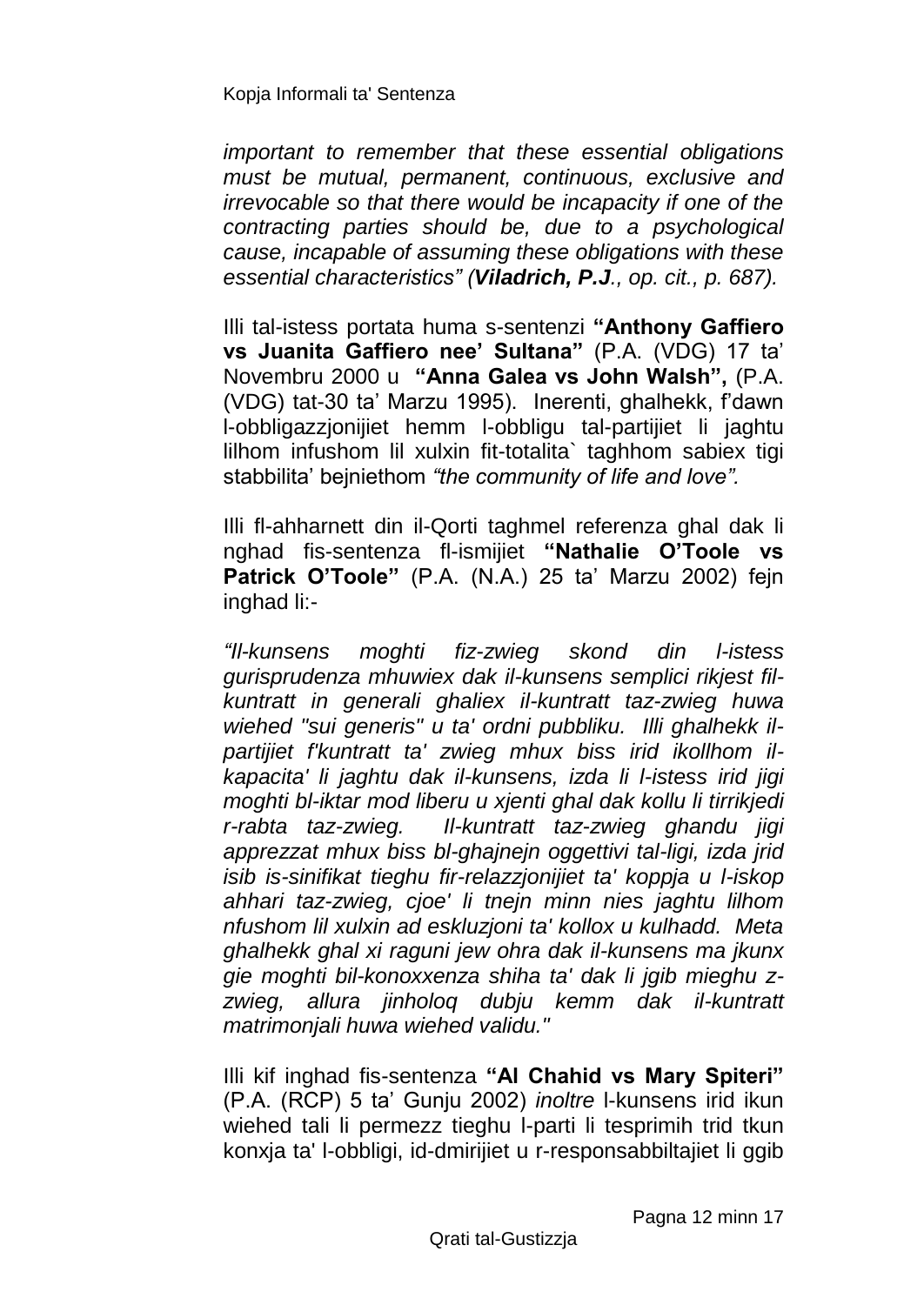maghha l-hajja mizzewga bhal ma huma l-elementi ta' unjoni permanenti, esklussiva w irrevokabbili.

Illi dawn il-principji kollha gew kkonfermati f'diversi sentenzi moghtija minn din il-Qorti nkluzi **"Maria Rita Calleja vs Mohamed Ben Mohamed Khemiri"** (P.A. (RCP) 17 ta' Frar 2000); **"Nicolai Balzan vs Simone Cremona"** (P.A. (RCP) 9 ta' Marzu 2000); **"Ousama Sadalah vs Doris Tanti"** (P.A. (RCP) 4 ta' April 2000); **"Josephine Gabriel vs Dr. Georg Sapiano et nomine"** (P.A. (RCP) 8 ta' Novembru 2000); **Josette Lungaro mart Jesmond Lauro vs Jesmond Lauro"** (P.A. (RCP) l-1 ta' Frar 2001); **"Mazen Dadouch vs Maria Dadouch xebba Galea"** (P.A. (RCP) 22 ta' Marzu 2002); **"Albert Grech vs Josette Grech"** (P.A. (RCP) 30 ta' April 2002); **"Marco Tanti vs Catherine Azzopardi"** (P.A. (RCP) 30 ta' Mejju 2002); u **"Giulio Farrugia vs Raquel Anne Farrugia"** (P.A. (RCP) 29 ta' Mejju 2002) fost ohrajn.

Illi min-naha l-ohra fl-**artikolu 19 (1) (f)** jinghad ukoll li zzwieg ikun null:-

*"jekk il-kunsens ta' xi wahda mill-partijiet ikun inkiseb bleskluzjoni pozittiva taz-zwieg innifsu jew ta' xi wiehed jew aktar mill-elementi essenzjali tal-hajja mizzewga, jew taddritt ghall-att taz-zwieg".*

Illi dan is-sub-artikolu wkoll gie diskuss u ezaminat fissentenza **"Nicolai Balzan vs Simone Cremona"** minn din il-Qorti kif presjeduta (Cit. Nru. 1019/98/RCP – deciza fid-9 ta' Marzu 2000) **u "Mark Spiteri vs Susan Margaret Spiteri"** (P.A. (RCP) 27 ta' Frar 2001) u a skans ta' ripetizzjoni qed issir referenza ghall-principji hemm enuncjati. Illi inoltre fis-sentenza **"Theresa Taguri nee Spiteri vs Avukat Christopher Cilia et noe"** (Cit. Nru. 3130/96/NA – deciza P.A. (NA) fl-10 ta' Novembru 1999) qie ritenut illi:-

*"Fl-interpretazzjoni ta' dan is-sub-inciz gie ritenut mill-Qorti taghna illi l-eskluzjoni pozittiva ma kellhiex neccesarjament tirrizulta biss minn xi haga espressa direttament izda setghet tigi espressa bl-imgieba ta' xi* 

Pagna 13 minn 17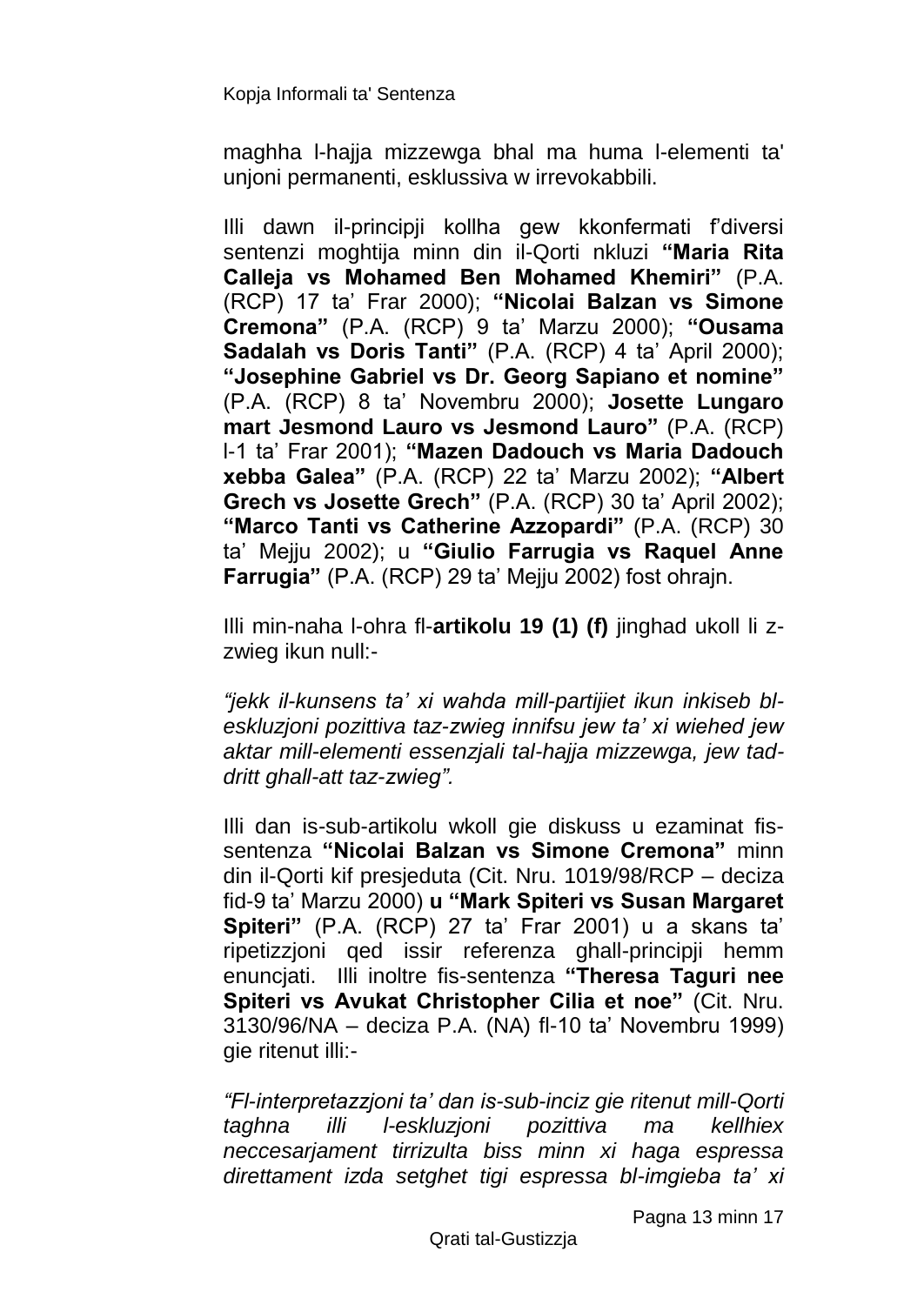### *parti fil-perjodu mmedjatament qabel u wara li jkun inkiseb l-istess kunsens".*

Illi tal-istess portata hija s-sentenza **"Josette Lungaro mart Jesmond Lauro vs Jesmond Lauro"** (P.A. (RCP) 1 ta' Frar 2001); **"Joseph Gabriel vs Dr. Georg Sapiano nomine"** (P.A. (RCP) 8 ta' Novembru 2000); **"Carmen El Shimi gja Tanti vs Ibrahim Mohamed Mohamed Ibrahim El Shimi"** (P.A. (NA) 20 ta' Gunju 2000); **"Mary Rose Abder Rahim vs Esam Abder Rahim"** (P.A. (NA) 31 ta' Mejju 2000); **"Ousama William Hfez Sadallah vs Doris Dalli"** (P.A. (RCP) 4 ta' April 2000) u **"Albert Grech vs Josette Grech"** (P.A. (RCP) 30 ta' April 2002 Cit Nru 793/01/RCP), u **"Joseph Mizzi vs Pauline Mizzi"**  (P.A. (RCP) 1 t'Ottubru 2002 Cit Nru 50/02/RCP).

### **III) APPREZZAMENT TAL-PROVI.**

Illi l-partijiet iltaqghu fit-3 ta' Settembru 1979 u zzewgu fit-28 ta' Frar 1987. Illi f'dan il-kuntest l-attrici tallega li lkonvenut kien jaghmel dak li fil-fatt kienet tghidlu ommu u ma' kienx jiehu konsiderzzjoni ta' dak li kienet tixtieq hija. Bhal ezempji tghid li ghalhekk fil-fatt marru joqghodu z-Zurrieq, u minkejja li kemm damu jghixu flimkien dejjem xtaqhet li ma' tghix hemm xorta wahda l-konvenut baqa' ma ghamel xejn, anke jekk il-kopja xtrat art Wied il-Ghajn; l-istess tghid li l-koppja kellhom tfal ma' l-ewwel snin tazzwieg ghaliex hekk riedet omm l-konvenut; tghid li l-istess omm l-konvenut kienet possessiva fil-konfront talkonvenut, tant li meta sseparaw l-omm agixxiet qisha hadhet lil binha lura. Tghid li l-istess konvenut kien ukoll xhih, fejn anke kien jahdem minn xoghol ghal l-iehor, bi ftit kuntatt bejniethom pero' sodisfazjon ta' x'qala jew x'kien jaghmel bli jaqla' u lilha lanqas kien jaghitha xejn hlief issomma mizera ta' Lm60 fix-xahar u dan mill-ewwel sena sas-sena meta abbandunaw lil xulxin disa' snin wara. Takkuza lill-konvenut li kien ragel xhih u dan anke filkonfront ta' uliedu u dan ghaliex kien jippretendi li l-istess attrici kellha tghaddi b'dak l-ammont mizeru anke ghallmanteniment ta' l-istess zewg ulied. Minhabba f'hekk fisseparazzjoni taghha rrinunzjat ghall-manteniment taghha u hija tahdem *full time.*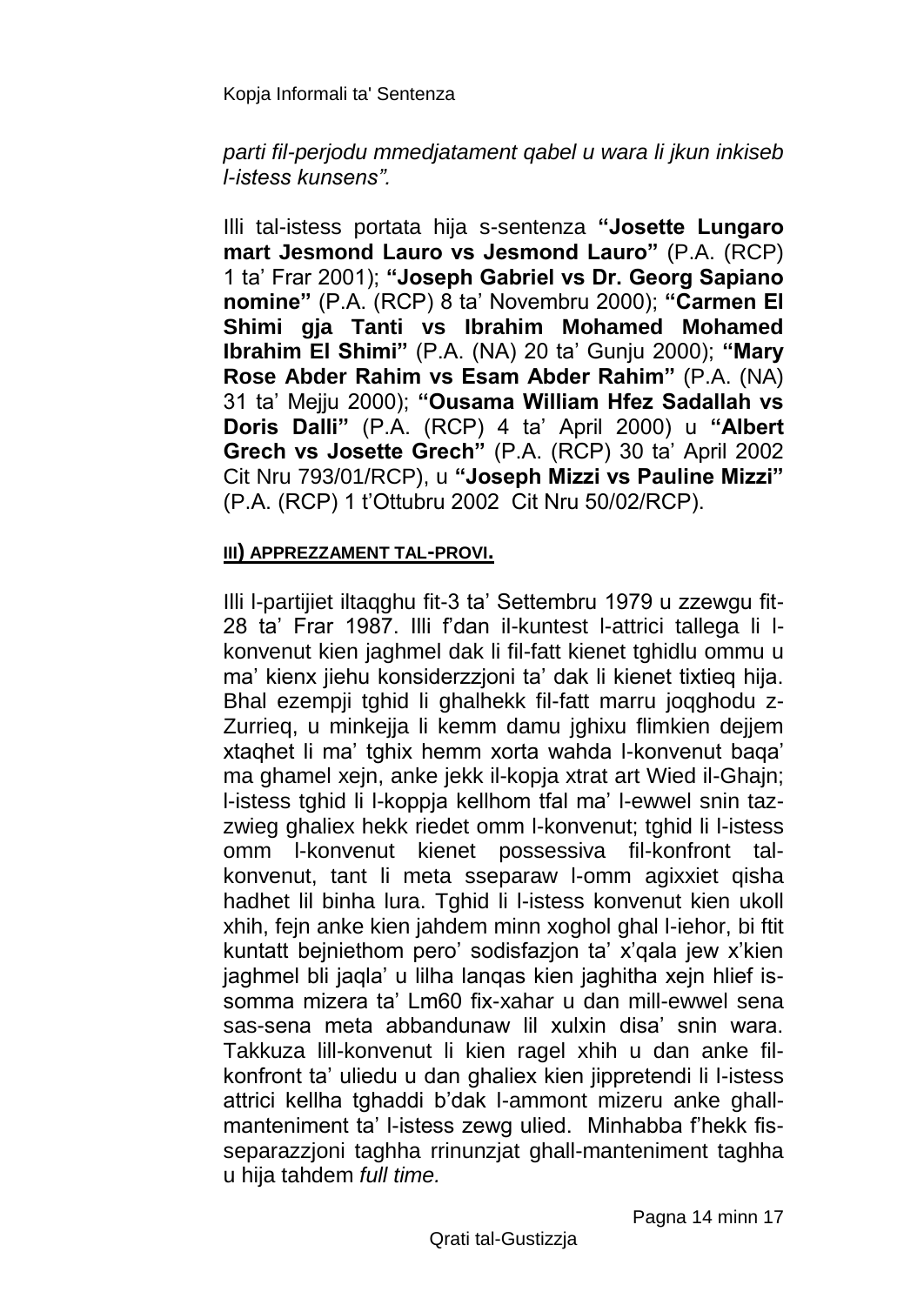Illi l-attrici tghid li konsegwenza ta' dan l-attrici hija kellha wara l-ewwel sena relazzjoni ma' ragel iehor fuq ix-xoghol . Minhabba din l-attiduni ta' zewgha fin-1994 kienet ser titlag mid-dar, izda tghid li ingabdet tgila pero' telget fin-1996 u tghid li ghalkemm l-konvenut kien ra ma' habib Taljan, hija tichad li kellha xi relazzjoni ma' din il-persuna.

Illi l-konvenut min-naha tieghu jichad dan kollu u jghid li ommu kienet biss tipprova tghin u jghid li l-problemi inqalghu minhabba l-attagament li jiddiskrivi bhala vjolenti ta' l-attrici kemm qabel u kemm wara z-zwieg. Jghid li jaf li l-attrici kellha relazzjoni ma' ragel iehor fuq ix-xoghol u jghid li ssusegwentement kellha relazzjoni ohra ma' Taljan. Jghid ukoll li f'dan iz-zmien l-istess attrici kienet vjolenti fil-konfront tieghu. Jghid li l-attrici zzewget sabiex titlaq mill-problemi li kien hemm f'darha u biex takkwista lliberta' tant li hija ppretendiet li ser tibqa' tghix ghal rasha b'relazzjonijiet ohra ma' rgiel ohra, kif fil-fatt kellha f'din irrelazzjoni.

Illi din il-Qorti thoss li certament bejn il-partijiet ma' hemm l-ebda affjatament dwar il-hajja mizzewga u dan kemm qabel u kemm wara l-istess zwieg, fejn jidher li l-partijiet izzewgu lil xulxin ghall kien ghall kollox komdu ghalihom li jaghmlu dan, anke jekk jidher car li qatt ma' ddiskutew b'serjeta' jew almenu rriflettew fuq il-hajja taghhom mizzewga; hekk bhala ezempju, anke jekk wiehed jiehu bhala fatt dak li qalet l-attrici, u cjoe' li l-konvenut kien dominat minn ommu, ma huwiex car allura ghaliex hija ghazlet li tizzewweg lill-konvenut u tmur toqghod proprju fejn il-genituri ta' l-istess f'post offrut mill-familjari talkonvenut stess. Certament li dan ma jaghmilx sens u ma kien ebda raguni, la darba din il-haga kienet qed iddejjaq tant lill-attrici, li hija tinjoraha u taghmel proprju l-oppost li dak li xtaqhek – jekk mhux ghaliha kien aktar importanti li tehles minn sitwazzjoni li kienet fiha u hawn wiehed jista' jkun li qed jirreferi ghal dak li allega l-konvenut fil-konfront taghha.

Illi l-istess jinghad dwar id-dizgwid bejn il-partijiet, li sar biss wara z-zwieg, meta kienu ser jippruvaw li ser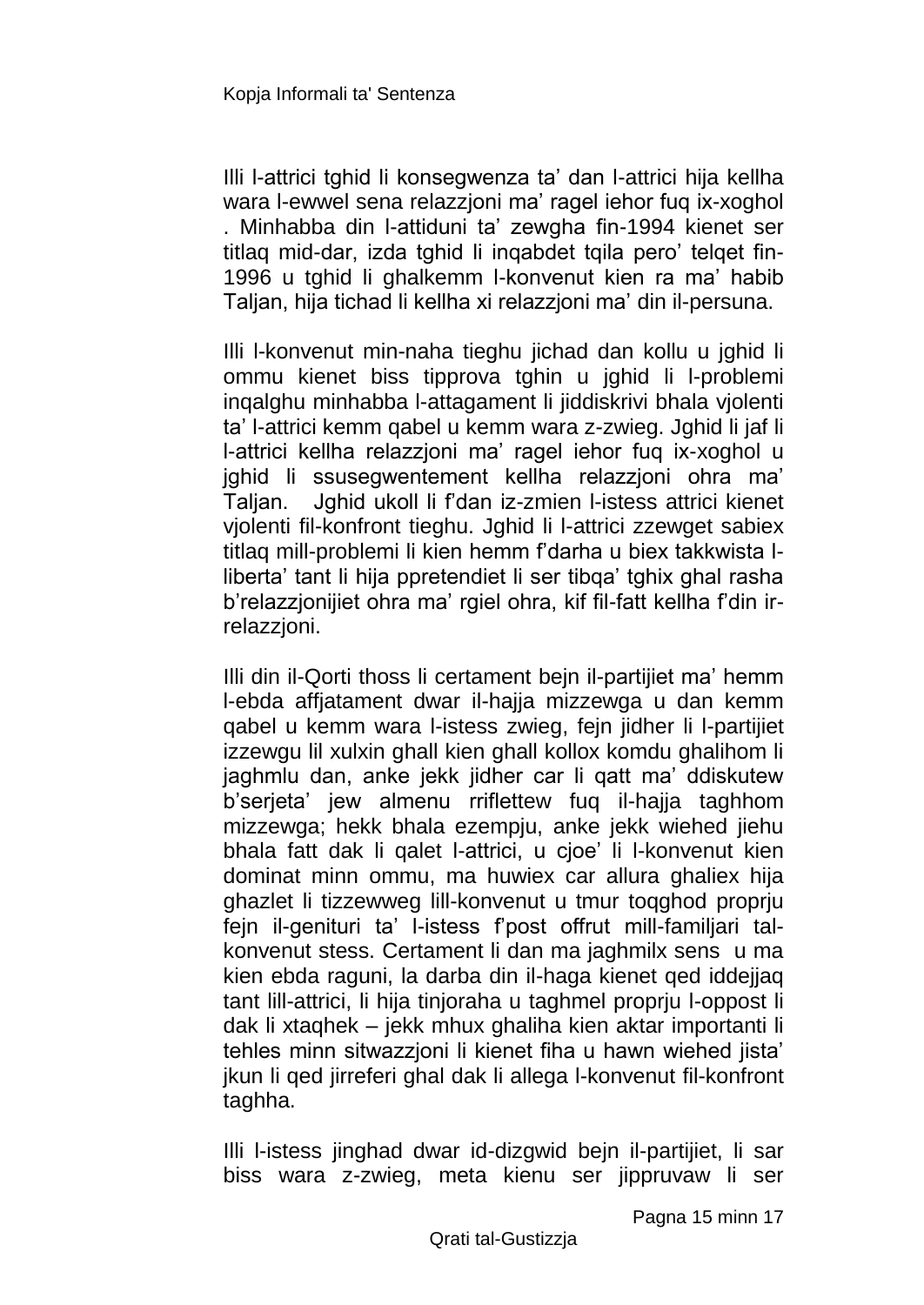ikollhom ulied – jidher li dan ma giex determinat mill-istess koppja, izda minn familjari tal-konvenut li ghamlu pressjoni fuq il-koppja sabiex ikollhom it-tfal u jidher li lanqas dan ma' kien bizzejjed sabiex il-partijet jghixu u jittrattaw lil xulxin bhala koppja mizzewga, kemm ghaliex l-istess attrici kellha *ex admissis* relazzjoni ma' persuna ohra, filwaqt li l-konvenut baqa' jkun xhih fil-konfront ta' martu, minkejja li kien spiss ikun assenti minhabba xoghol u wkoll ghaliex baqa' jghati widden fuq kollox lill-familjari tieghu u mhux lil marthu.

Illi min-naha l-ohra l-istess jista' jinghad dwar il-konvenut ghaliex ghalkemm huwa mill-ewwel zmien tar-relazzjoni taghhom beda' jilmenta, u jidher jistmerr l-attitudini ta' vjolenza u dispregattiv li l-attrici jghid li kellha fil-konfront tieghu, huwa xorta wahda ghazel li jizzewweg lill-attrici. Mela allura ghalfejn ha' d-decizjoni li jizzewweg lill-attrici, meta manifestament ma' kienx jafdaha, tant li fil-fatt baqa' fir-relazzjoni tieghu ma' l-attrici, jirreferi ghall-familjari tieghu, sahanistra sa' l-ahhar tar-relazzjoni taghhom.

Illi fil-kuntest ta' dan kollu din il-Qorti thoss li ma' tistax tasal hlief ghall-konkluzzjoni li l-partijiet f'dak il-mument taz-zwieg lanqas biss kienu konxji tas-sinifikat tal-hajja mizzewga u ta' l-elementi essenzjali taz-zwieg u jidher li dawn baqaw mankanti tul l-konvivenza taghhom u dan ghaliex kien assulutament nieqes fil-kuntest taz-zewgt partijiet kull konoxxenza u impenn lejn il-hajja taghhom bhala familja, indipendenti minn familji ohra, tant li lkonvenut baqa' jinvolvi b'mod kontinwu lil ommu fiddeczjonijiet li ttiehdu, filwaqt li l-attrici dejjem stmerret dan u jidher li ma' qatt ma' setghet taccetta din ir-relazzjoni taghha mal-konvenut, u fil-fatt fittxet li tahrab mill-istess, anke b'relazzjoni ma' persuni ohra. Ghalhekk il-kunsens ta' kull parti ghal dan iz-zwieg kien vizzjat abbazi ta' l**artikolu 19 (1) (d) tal-Kap 255 tal-Ligijiet ta' Malta** u filfatt din il-Qorti thoss li certament gie ppruvat li kull element ta' dak li jissejjah *consortium vitae* kien nieqes mid-deskrizzjoni ta' gudizzju ta' kull parti.

# **III. KONKLUZJONI.**